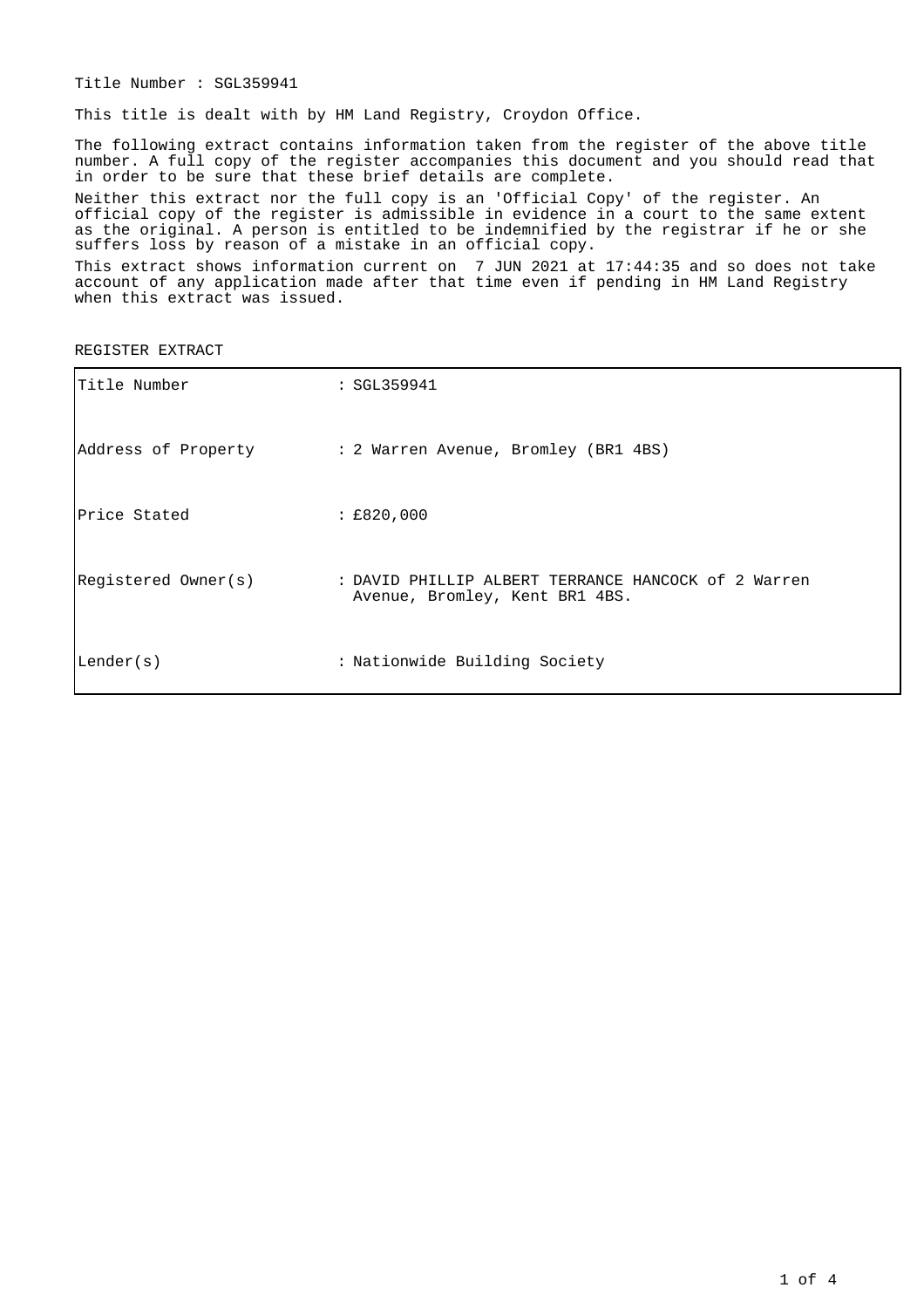#### Title number SGL359941

This is a copy of the register of the title number set out immediately below, showing the entries in the register on 7 JUN 2021 at 17:44:35. This copy does not take account of any application made after that time even if still pending in HM Land Registry when this copy was issued.

This copy is not an 'Official Copy' of the register. An official copy of the register is admissible in evidence in a court to the same extent as the original. A person is entitled to be indemnified by the registrar if he or she suffers loss by reason of a mistake in an official copy. If you want to obtain an official copy, the HM Land Registry web site explains how to do this.

# A: Property Register

This register describes the land and estate comprised in the title.

BROMLEY

1 (15.12.1971) The Freehold land shown edged with red on the plan of the above Title filed at the Registry and being 2 Warren Avenue, Bromley (BR1 4BS).

## B: Proprietorship Register

This register specifies the class of title and identifies the owner. It contains any entries that affect the right of disposal.

### Title absolute

- 1 (05.09.2011) PROPRIETOR: DAVID PHILLIP ALBERT TERRANCE HANCOCK of 2 Warren Avenue, Bromley, Kent BR1 4BS.
- 2 (05.09.2011) The price stated to have been paid on 19 August 2011 was £820,000.
- 3 (05.09.2011) The Transfer to the proprietor contains a covenant to observe and perform the covenants referred to in the Charges Register and of indemnity in respect thereof.

## C: Charges Register

This register contains any charges and other matters that affect the land.

- 1 A Conveyance of the land in this title and other land dated 25 November 1898 made between (1) Albemarle Cator (Vendor) (2) Sir John Farnaby Lennard and The Reverend Harry Bertie Roberts (Trustees) (3) Thomas Henry Burroughes and Thomas Allan Henry (4) Henry Ashworth James and Charles Ashworth James (5) Romer Williams and Walter Randolph Farquhar (First Mortgagees) (6) Thomas Henry Burroughes (7) Charles Reynolds Williams (Second Mortgagee) and (8) Samuel Cawston (Purchaser) contains covenants details of which are set out in the schedule of restrictive covenants hereto.
- 2 A Conveyance of the land in this title dated 5 August 1920 made between (1) Elizabeth Bell-Bathurst and others (Vendors) and (2) Archibald John McDougall (Purchaser) contains covenants details of which are set out in the schedule of restrictive covenants hereto.
- 3 (05.09.2011) REGISTERED CHARGE dated 19 August 2011.
- 4 (05.09.2011) Proprietor: NATIONWIDE BUILDING SOCIETY of Nationwide House, Pipers Way, Swindon L SN38 1NW.
- 5 (05.09.2011) The proprietor of the Charge dated 19 August 2011 referred to above is under an obligation to make further advances. These advances will have priority to the extent afforded by section 49(3) Land Registration Act 2002.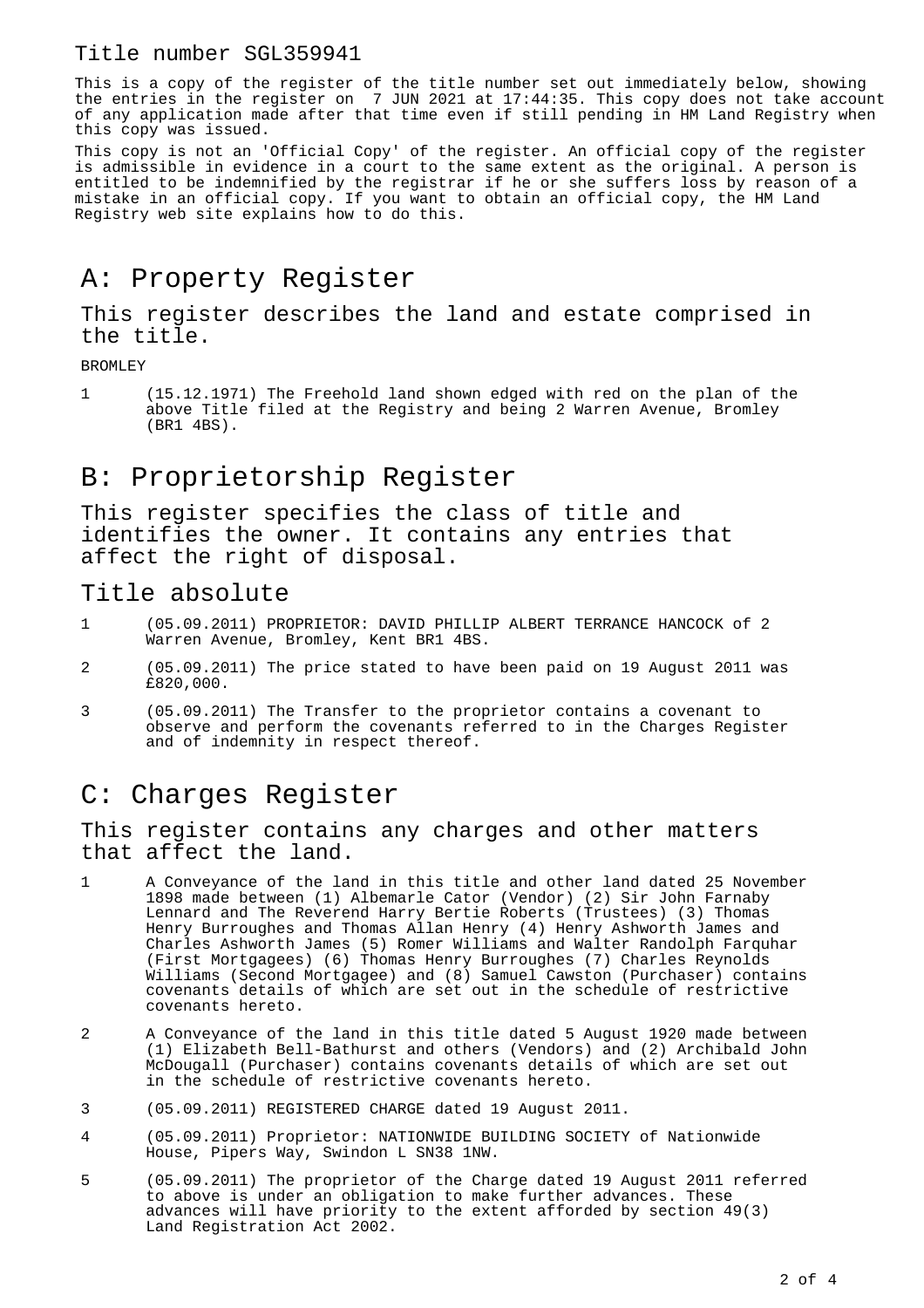#### Title number SGL359941

#### Schedule of restrictive covenants

1 The following are details of the covenants contained in the Conveyance dated 25 November 1898 referred to in the Charges Register:-

THE Purchaser for himself his heirs and assigns covenants with the Vendor and his successors in title and also separately with the first Mortgagees and the second Mortgagee so as to bind himself and also so far as practicable to bind all future owners lessees and tenants of the land to which the covenants relates and to bind such land and every part thereof into whosesoever hands the same may come that all houses built on such parts of the said piece of land distinguished by the colour yellow as shall have a frontage against Farnaby Road or the proposed Bromley Avenue aforesaid shall be of not less value than £600 each detached house in plots of not less than forty feet frontage of £1,000 each pair of semi-detached houses in plots of not less than 60 feet frontage a pair unless houses of less value shall be permitted by the Vendor or his successors in title or the Trustees or trustee for the time being of the Resettlement to be built on the other side of the proposed Bromley Avenue on the North side of Farnaby Road in which case any house or houses to be erected on such parts as aforesaid of the said piece of land distinguished by the colour yellow shall be of not less value than that of a house or houses so permitted as aforesiad the value of a house to be the first cost in materials and labour of construction only estimated at the lowest current prices and that all houses erected on such parts as aforesaid of the said piece of land distinguished by the colour yellow shall be used as private dwellinghouses only.

NOTE: The land in this title formed part of the land coloured yellow referred to above.

2 The following are details of the covenants contained in the Conveyance dated 5 August 1920 referred to in the Charges Register:-

"AND the Purchaser hereby for himself his heirs executors administrators and assigns (to the intent so that this covenant shall be binding on the said hereditaments and premises into whosesoever hands the same may come but not so as to be personally liable in damages for any breach thereof after he the Purchaser shall have parted with the premises or his interest therein) covenants with the Vendors their heirs and assigns that he the Purchaser his heirs and assigns will at all times hereafter observe and perform and comply with the restrictions and stipulations contained in the Schedule hereto so far as the same are applicable to the hereditaments hereby purchased by him and that nothing shall ever be erected fixed placed or done on the land hereby conveyed in breach or violation of or contrary to the fair meaning of the said restrictions and stipulations.

#### THE FIRST SCHEDULE above referred to

#### STIPULATIONS

Roads. Every Purchaser of land abutting upon the roads called respectively Highland Road, Oaklands Road, Spencer Road, Madeira Avenue Warren and Bromley Avenue except in so far as the same have been taken over by the Local Authority shall keep half the width of such road or respective roads with the footpath or footpaths belonging thereto on the sides next the plot or plots purchased by him so far as the frontage or respective frontages of such plot or plots to the same road or roads respectively extend in good repair order and condition until such road shall be taken to by the Parish or other local authority. The Vendors shall have the right of making such further roads on the Estate for the development thereof as they may think fit from time to time but no Purchaser shall make any road upon through or over any plot of land purchased by him except for the private use of the owners or occupiers of such plot and the houses and buildings for the time being erected and standing thereon without the previous consent in writing of the Vendors who shall nevertheless be at liberty to give such consent to any purchaser if they think proper independently of the said Purchasers and every of them.

Fences. The respective Purchasers shall erect fences as they shall think proper not exceeding six feet in height on such sides of their respective plots as abut upon any road with such entrance gates or